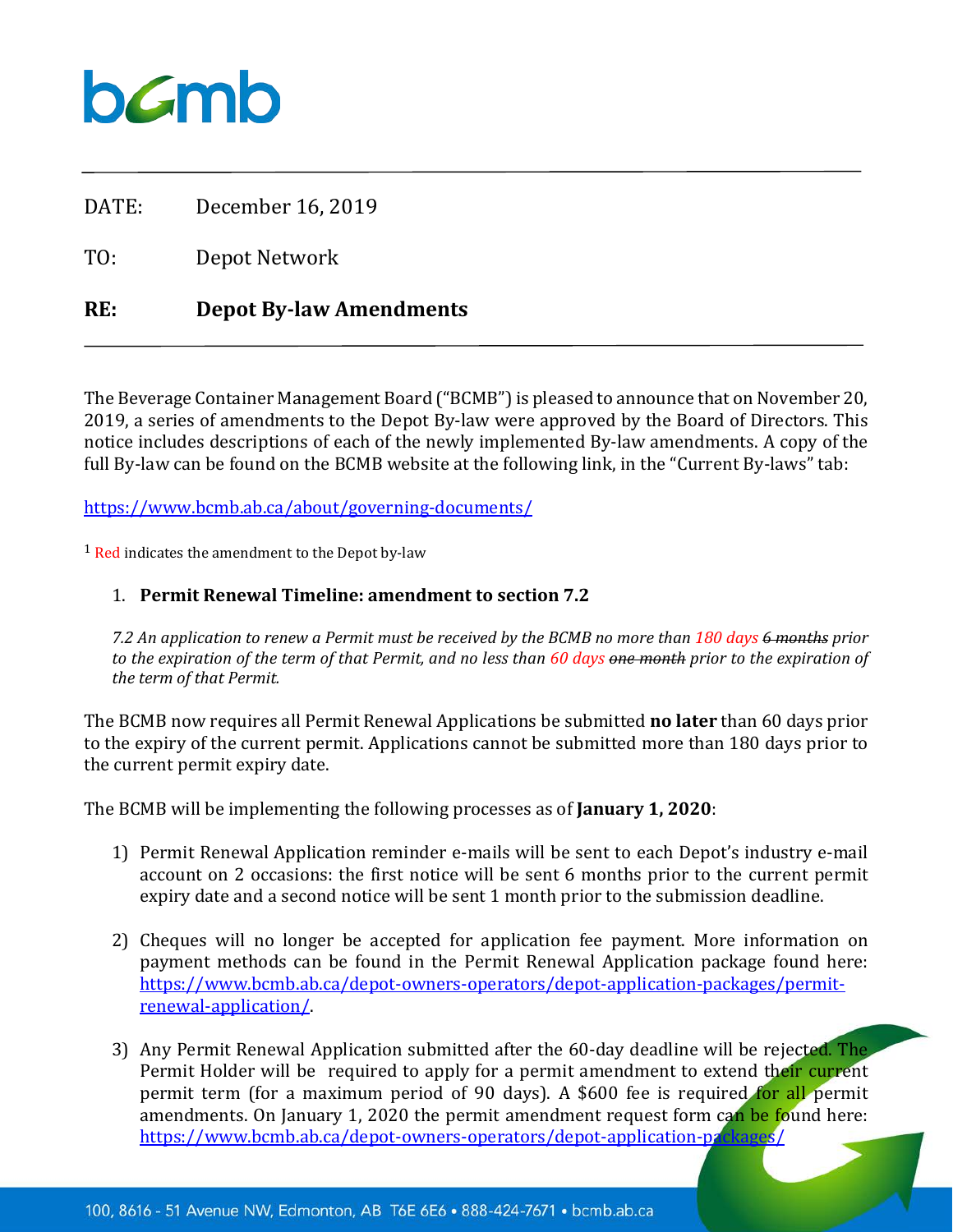

- 4) The Permit Holder will also be required to resubmit their Permit Renewal Application. The Permit Renewal Application must be submitted at least 60-days before the extended permit expires. The cost of a Permit Renewal Application is \$600. The Permit Renewal Application package can be found here: [https://www.bcmb.ab.ca/depot-owners-operators/depot](https://www.bcmb.ab.ca/depot-owners-operators/depot-application-packages/permit-renewal-application/)[application-packages/permit-renewal-application/](https://www.bcmb.ab.ca/depot-owners-operators/depot-application-packages/permit-renewal-application/)
- **2. Counting and Sorting Stations: amendments to section 10.14**
- *10.14 Unless otherwise preapproved by the BCMB, a Depot must have at least the number of counting/sorting stations specified below, each counting/sorting station consisting of an outside window for receiving Containers, or 1.5 lineal meters of counter space within a Depot:*

*10.14.1. In Metro Areas: five (5) counting/sorting stations; 10.14.2. In Urban Areas: four (4) counting/sorting stations; and 10.14.3. In Rural Areas: two (2) counting/sorting stations.*

There are some situations, under certain depot business models, in which the BCMB would like to provide flexibility regarding the required number of counting and sorting stations. Any depot wishing to deviate from the required number of counting and sorting stations must submit a written plan to the BCMB outlining their request. Requests may be submitted at any time to a Compliance Officer, contact information can be found here: <https://www.bcmb.ab.ca/contact/> . The BCMB will provide a written response approving or denying the plan within 14 days of receiving the written request.

#### **3. Depot Operational Days: amendments to sections 10.38 – 10.42**

- *10.38. A Depot in a Metro Area must be open to accept Containers no less than 52 hours per week including a minimum of eight (8) hours on a Saturday or Sunday.*
- *10.39. A Depot in an Urban Area with a population greater than 20,000 must be open to accept Containers no less than 40 hours per week including a minimum of eight (8) hours on a Saturday or Sunday.*
- *10.40. A Depot in an Urban Area with a population of less than 20,000 must be open to accept Containers no less than 28 hours per week including a minimum of six (6) hours on a Saturday or Sunday.*
- *10.41. A Depot in a Rural Area located in a town, village or hamlet with a population greater than 4,000 must be open to accept Containers no less than 28 hours per week including a minimum of six (6) hours on a Saturday or Sunday.*
- *10.42. A Depot in a Rural Area located in a town, village or hamlet with a population less than 4,000 must be open to accept Containers no less than 16 hours per week including a minimum of six (6) hours on a Saturday or Sunday.*